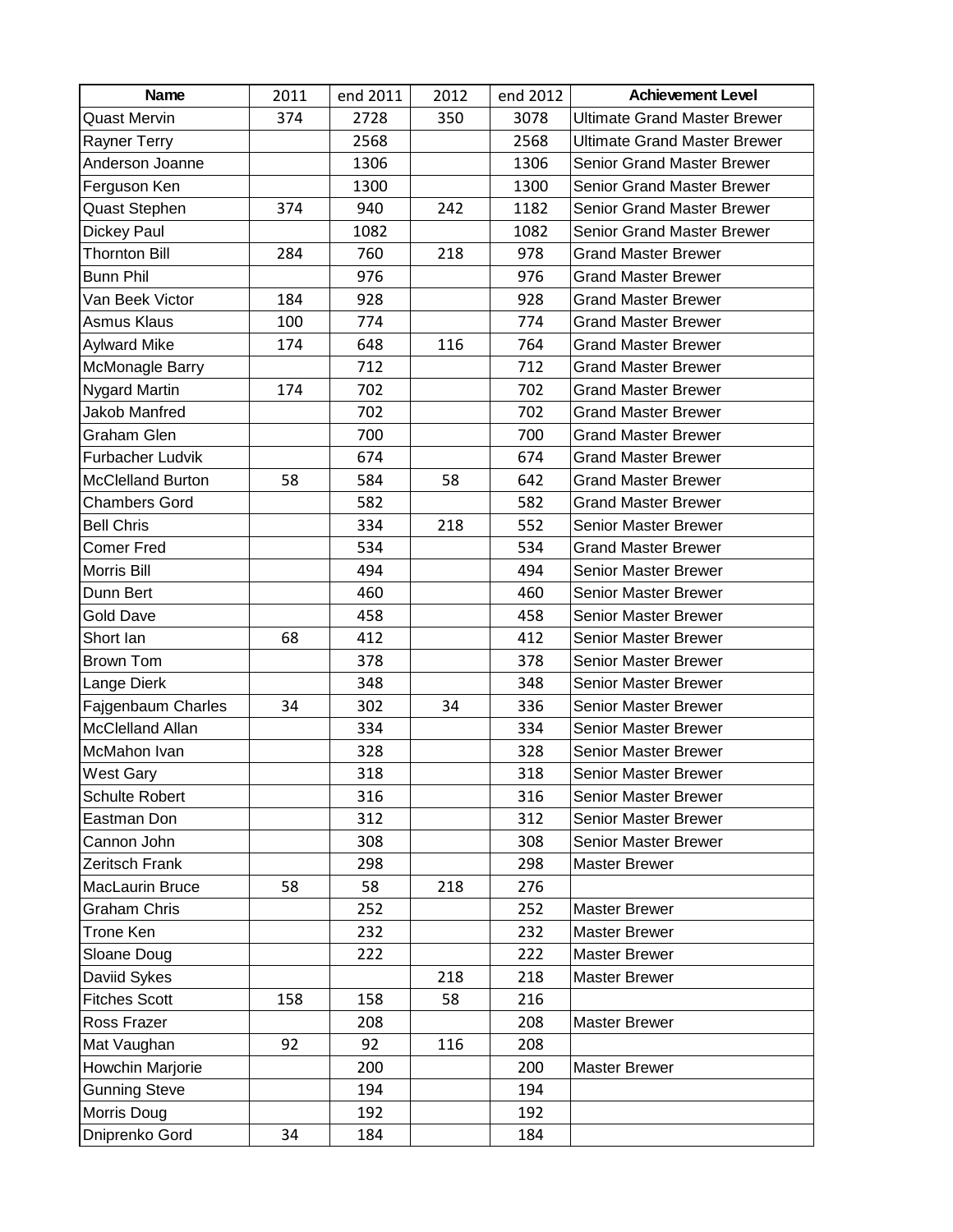| Allain Brant             | 34  | 126 | 58 | 184 |  |
|--------------------------|-----|-----|----|-----|--|
| <b>Clark Fred</b>        |     | 174 |    | 174 |  |
| <b>Marshall Al</b>       |     | 154 |    | 154 |  |
| <b>McDowell Bill</b>     |     | 152 |    | 152 |  |
| <b>Sewell Martin</b>     |     | 150 |    | 150 |  |
| Simpson Greg             | 116 | 116 | 34 | 150 |  |
| Roesener Werner          |     | 136 |    | 136 |  |
| <b>Baker Alan</b>        |     | 134 |    | 134 |  |
| <b>Heyer Klaus</b>       |     | 134 |    | 134 |  |
| Jackson Ray              |     | 134 |    | 134 |  |
| McKay Jake               |     | 134 |    | 134 |  |
| Wood Roy                 |     | 134 |    | 134 |  |
| <b>Hecke Manfred</b>     |     | 126 |    | 126 |  |
| <b>Miller Maurice</b>    |     | 126 |    | 126 |  |
| <b>Sylvester Paul</b>    |     | 126 |    | 126 |  |
| <b>Shier Ray</b>         |     | 120 |    | 120 |  |
| Martin C                 |     | 112 |    | 112 |  |
| Morris Michael           |     | 112 |    | 112 |  |
| <b>Beswetherick Gary</b> |     | 100 |    | 100 |  |
| <b>Burk Bill</b>         |     | 100 |    | 100 |  |
| <b>Byers Larry</b>       |     | 100 |    | 100 |  |
| <b>Carey Rowland</b>     |     | 100 |    | 100 |  |
| Ferguson Fraser          |     | 100 |    | 100 |  |
| Haire H.                 |     | 100 |    | 100 |  |
| <b>Horlacher Drew</b>    |     | 100 |    | 100 |  |
| <b>Hunter Morley</b>     |     | 100 |    | 100 |  |
| <b>Inlow Gerd</b>        |     | 100 |    | 100 |  |
| MacLean Charles          |     | 100 |    | 100 |  |
| <b>Marshall David</b>    |     | 100 |    | 100 |  |
| <b>McDonald Steve</b>    |     | 100 |    | 100 |  |
| Middleton Roy            |     | 100 |    | 100 |  |
| Shipman Alec             |     | 100 |    | 100 |  |
| Wood Tom                 |     | 100 |    | 100 |  |
| Lebrun Germain           |     | 98  |    | 98  |  |
| Vojin Ken                | 58  | 92  |    | 92  |  |
| Aziz Brian               |     | 92  |    | 92  |  |
| <b>Carter James</b>      |     | 92  |    | 92  |  |
| <b>Carter Robert</b>     |     | 92  |    | 92  |  |
| Hale Ed                  |     | 92  |    | 92  |  |
| Longbottom Ross          |     | 92  |    | 92  |  |
| Kareckas Ellen           |     | 78  |    | 78  |  |
| <b>Sutherland Fred</b>   |     | 78  |    | 78  |  |
| <b>Tranter Gordon</b>    |     | 78  |    | 78  |  |
| <b>Baker Randy</b>       |     | 74  |    | 74  |  |
| Hurry Ken                |     | 68  |    | 68  |  |
| Nemy Paul                |     | 68  |    | 68  |  |
| Smith Lloyd              |     | 68  |    | 68  |  |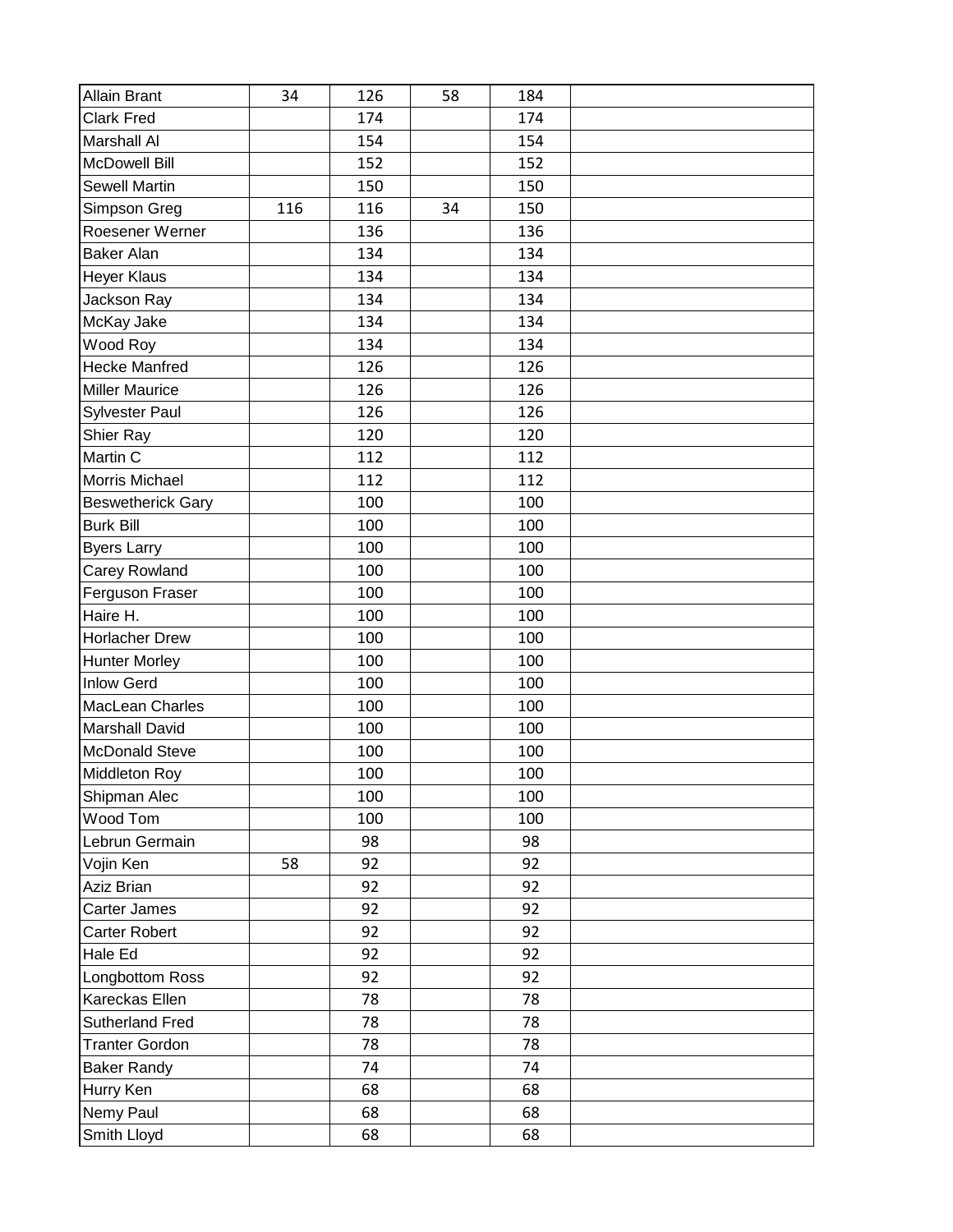| <b>Thwaits Russ</b>    | 68 |    | 68 |  |
|------------------------|----|----|----|--|
| Wood Tom               | 68 |    | 68 |  |
| <b>Averink Henk</b>    | 58 |    | 58 |  |
| Campbell Lindsay       | 58 |    | 58 |  |
| Evans Rob              | 58 |    | 58 |  |
| Goheen Doug            | 58 |    | 58 |  |
| <b>Ibbott Laurie</b>   | 58 |    | 58 |  |
| <b>Keevil Mike</b>     | 58 |    | 58 |  |
| Lecouffe Ray           | 58 |    | 58 |  |
| <b>McPhail Pat</b>     | 58 |    | 58 |  |
| <b>Perrior Bernard</b> | 58 |    | 58 |  |
| Porter Bob             | 58 |    | 58 |  |
| <b>Wilkins Bruce</b>   | 58 |    | 58 |  |
| <b>Feairs Carl</b>     | 54 |    | 54 |  |
| <b>Pattison Gord</b>   | 54 |    | 54 |  |
| <b>Wagner Rick</b>     | 51 |    | 51 |  |
| <b>Bissell Dave</b>    | 40 |    | 40 |  |
| <b>Bennett Jock</b>    | 34 |    | 34 |  |
| <b>Broughton Derek</b> | 34 |    | 34 |  |
| Cyr Steve              | 34 |    | 34 |  |
| Dumanski Wayne         | 34 |    | 34 |  |
| Eade Ron               | 34 |    | 34 |  |
| Norm Falk              |    | 34 | 34 |  |
| Rob Fukudome           |    | 34 | 34 |  |
| <b>Gosling Ross</b>    | 34 |    | 34 |  |
| Hinan Bill             | 34 |    | 34 |  |
| Irwin Philip           | 34 |    | 34 |  |
| Johnson Arthur         | 34 |    | 34 |  |
| Justice Jim            | 34 |    | 34 |  |
| <b>McGuffin Steve</b>  | 34 |    | 34 |  |
| Moore Richard          | 34 |    | 34 |  |
| Osborne Randy          | 34 |    | 34 |  |
| <b>Ostler Tom</b>      | 34 |    | 34 |  |
| Sarazin Marcel         | 34 |    | 34 |  |
| <b>Schmidt Dave</b>    | 34 |    | 34 |  |
| Summers Roger          | 34 |    | 34 |  |
| <b>Thibault Emile</b>  | 34 |    | 34 |  |
| Veno Charles           | 34 |    | 34 |  |
| <b>Ward Peter</b>      | 34 |    | 34 |  |
| <b>Waters Mervin</b>   | 34 |    | 34 |  |
| Watson Jason           | 34 |    | 34 |  |
| Weekes Don             | 34 |    | 34 |  |
| Zagrosh Gene           | 34 |    | 34 |  |
| Casey Jim              | 20 |    | 20 |  |
| Crawford David         | 20 |    | 20 |  |
| Crowe Cam              | 20 |    | 20 |  |
| <b>Curnow Eric</b>     | 20 |    | 20 |  |